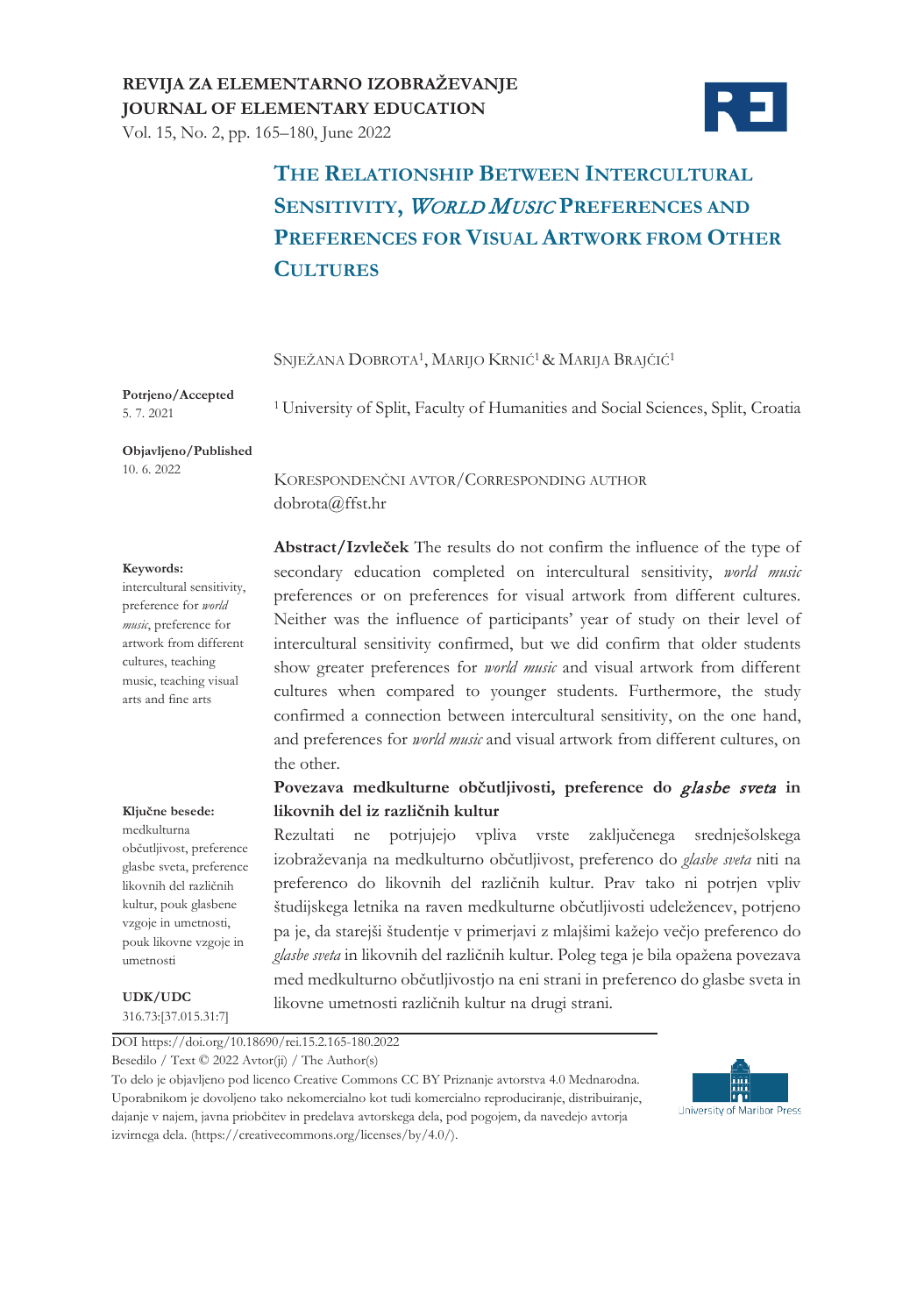## **Introduction**

Thanks to increasingly pronounced trends of globalization and the growing cultural diversity of contemporary school, education has begun to move towards adopting a global perspective and promoting intercultural understanding and respect. Such trends have also arisen in the field of arts education. Čerkez (2017) defines interculturalism in arts education in terms of pedagogical strategies that support positive attitudes toward specific aspects of cultural plurality in society. Chalmers points out that multicultural arts education is a "…unique subject where the ethnocultural and religious differences of society are portrayed, thus these differences can be manipulated to increase students' awareness on the various cultures, and eventually they are taught to respect these differences" (Chalmers, 1996, p. 56).

*The Second World Conference on Arts Education* was organized in Seoul in 2010, with the aim of discussing key issues in arts education. The general conclusions of the Conference were published in a document entitled *The Seoul Agenda: Goals for the Development of Arts Education* (UNESCO, 2010), which sets out the three main objectives of arts education: "1) the importance of ensur(ing) that arts education is accessible as a fundamental and sustainable component of a high quality renewal of education; 2) the importance of assur(ing) that arts education activities and programs are of a high quality in conception and delivery; 3) the need to apply arts education principles and practices to contribute to resolving the social and cultural challenges facing today's world" ( UNESCO, 2010, pp. 3-8).

Since the 1970s, a growing number of authors (Hargreaves and North, 2001 Swanwick, 1988; Walker, 1996) have been criticizing *the western-classical paradigms of music education* which had previously dominated. The need to expand the repertoire of music performed and listened to in school has been recognised, along with introducing students to a variety of musical traditions. Intercultural music education broadens students' musical knowledge and musical abilities but also enables them to get to know and understand the cultures from which such music originates. Bond (2001) conducted a study on a sample of American students attending grade six of primary school, examining their preferences for *world music* and attitudes toward people from other cultures. The results show that the participants' *world music*  preferences are related to their attitudes towards other cultures; he therefore concludes that intercultural music education, among other things, facilitates the understanding of other cultures. Fung (1995) cites three reasons for introducing intercultural music education.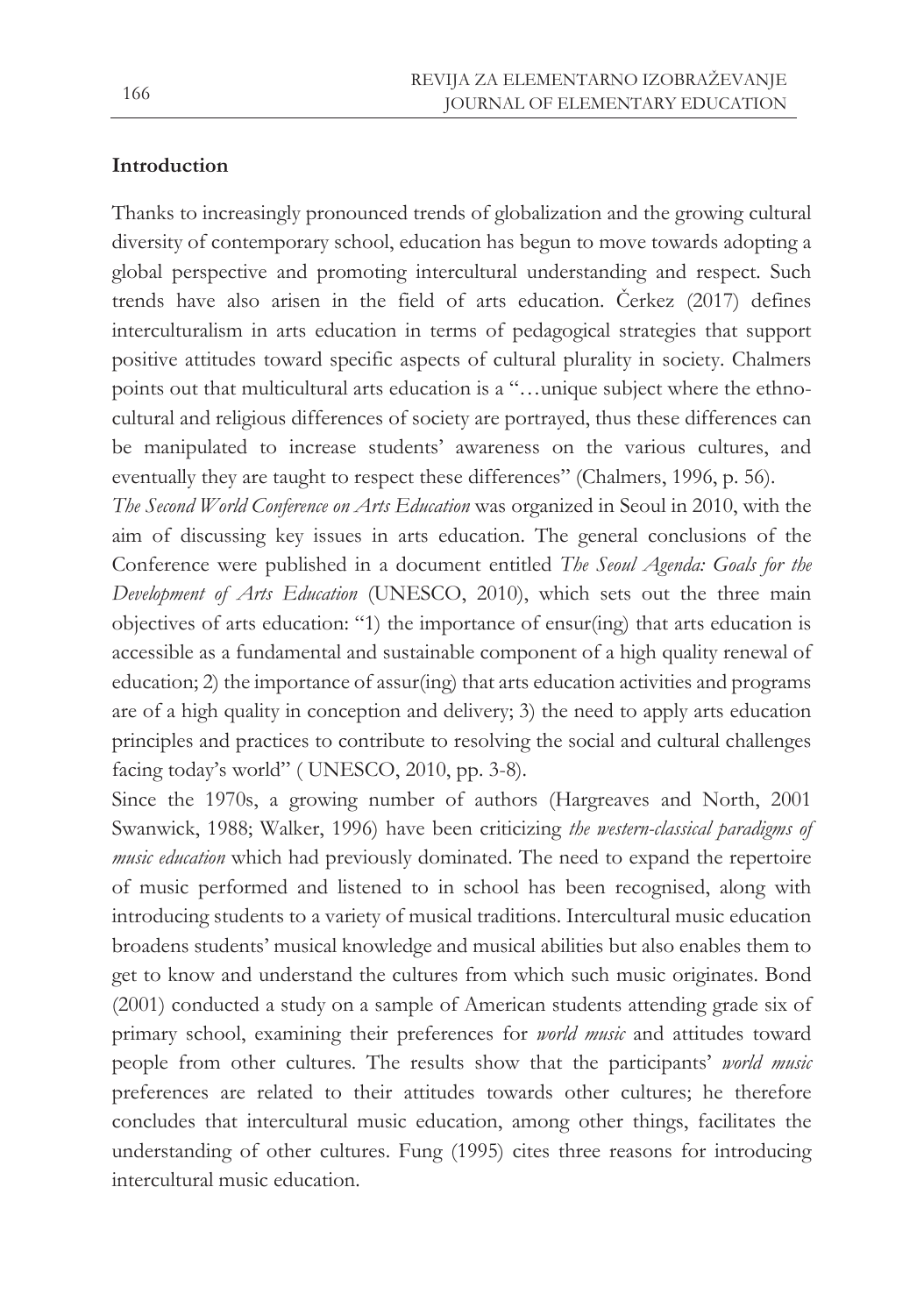The first is a *social* reason and relates to fostering the understanding of diverse cultures and peoples through intercultural music instruction. The second reason is related to music and focuses on familiarisation with the musical-expressive components of a range of *world music.* Finally, the third reason is *global* and emphasises the global perspective of intercultural music instruction. Campbell (2002) believes that one of the greatest advantages of intercultural music education is that students become aware of different sounds, that is, they become musically flexible, which she calls *polymusicality.* It is evident that intercultural music education improves the knowledge and understanding of different music, but also of other cultures.

Many authors emphasise visual arts education as important for familiarisation with other cultures and openness toward them, but also for getting to know the visual language and visual artwork from a range of world cultures (Cabedo, 2017; Da Silva and Villas-Boas, 2006; Delacruz, 1996). Interculturalism in visual arts education is seen in observing artwork through which artists from other cultures send us messages. Furthermore, by taking students to museums and galleries, we influence the formation of their attitudes toward other people (Sablić, 2014). In visual arts education, it is vital to enable students to encounter visual artwork from other cultures, especially those cultures which they rarely get the chance to know. Each author has her/his own story that she/he wants to tell the observer using visual language, and the observer should experience it visually by observing the artworks (Kuščević, Brajčić, and Tomašević, 2020). This can be realised in a number of ways in visual arts classes, either by reproducing the artwork in class or by going to an exhibition, and both ways are effective if they serve to promote intercultural solidarity. All teachers have an equal responsibility to promote the values of interculturalism and to teach children that "not all people are similar, but every person is different" (Ninčević, 2009, p. 60).

Intercultural communication competence refers to "an individual's ability to achieve their communication goal while effectively and appropriately utilizing communication behaviours to negotiate between the different identities present within a culturally diverse environment" (Portalla and Chen, 2010, p. 21). This competence encompasses three dimensions: intercultural awareness (cognitive aspect), intercultural sensitivity (affective aspect), and intercultural effectiveness (behavioural aspect) (Chen and Starosta 1996).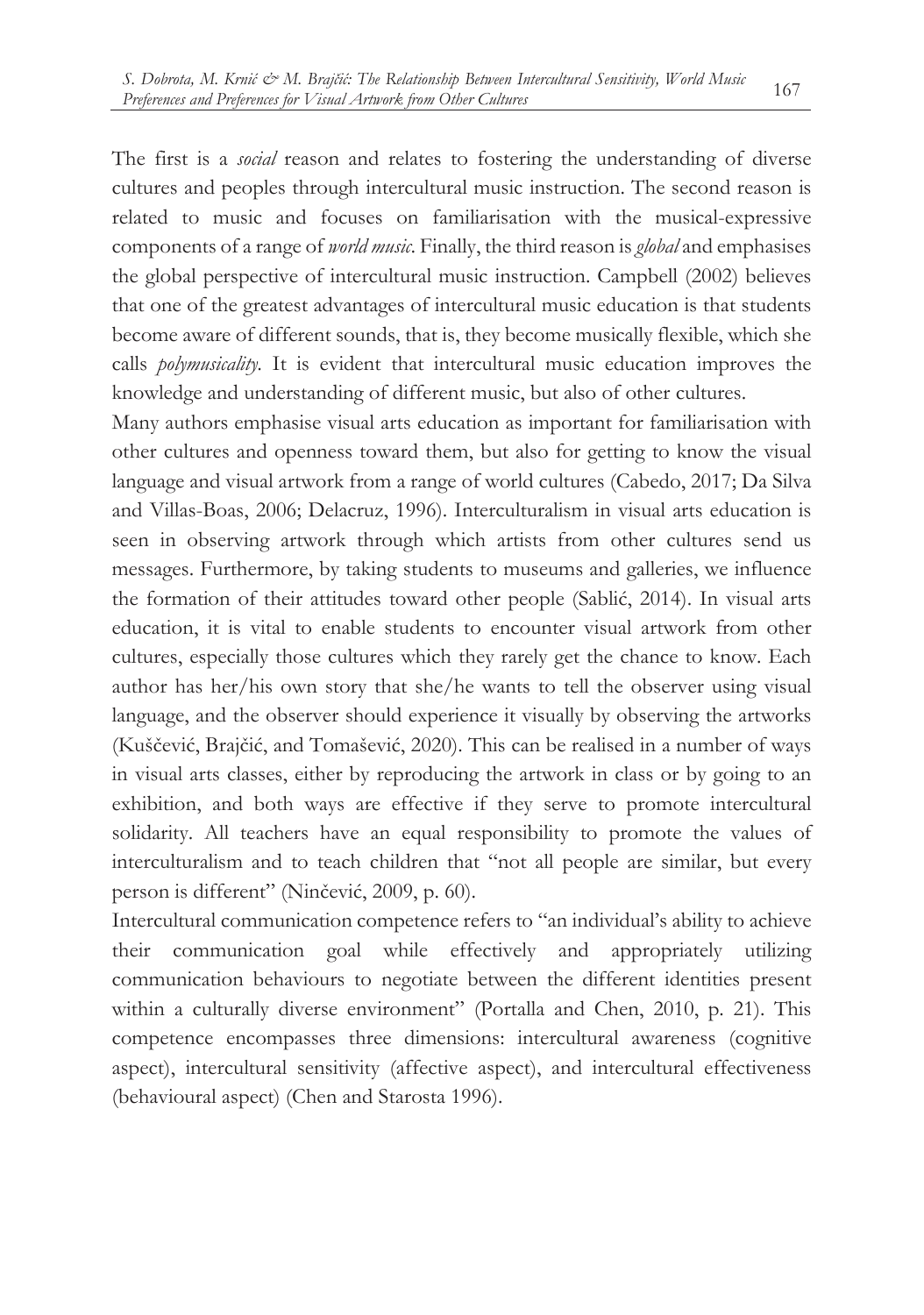Chen and Starosta define intercultural sensitivity as the subjects' "active desire to motivate themselves to understand, appreciate, and accept differences among cultures" (Chen and Starosta, 1998, p. 231). According to Chen and Starosta (2000), intercultural communication sensitivity is a prerequisite for intercultural communication competence.

Since only a limited number of studies have examined the relationship between intercultural sensitivity and artistic preferences, this study will examine the relationship between intercultural sensitivity, *world music* preferences and preferences for visual artwork from other cultures.

## **The research aim, problem, and hypotheses**

The aim of the research was to examine the influence of respondents' age / year of study and secondary education type on the level of their intercultural sensitivity, *world music* preferences and preferences for visual artwork from other cultures, as well as the relationship between these variables, and further to explore the influence of participants' familiarity with the music samples and visual artwork on their musical and artistic preferences.

In accordance with the formulated research aim, the following research problems were defined:

- 1. to examine whether the type of secondary education influences the intercultural sensitivity of students and their preferences for *world music* and visual artwork from other cultures.
- 2. to examine whether student age / year of study influences students' intercultural sensitivity.
- 3. to examine whether student age / year of study influences their preferences for *world music* and visual artwork from other cultures.
- 4. to examine whether there is a connection between intercultural sensitivity, preferences for *world music* and visual artwork from other cultures.
- 5. to examine whether previous knowledge of music compositions and visual artwork influences preferences for *world music* and visual artwork from other cultures.

Based on the defined research aim and research problems, the following hypotheses were formulated: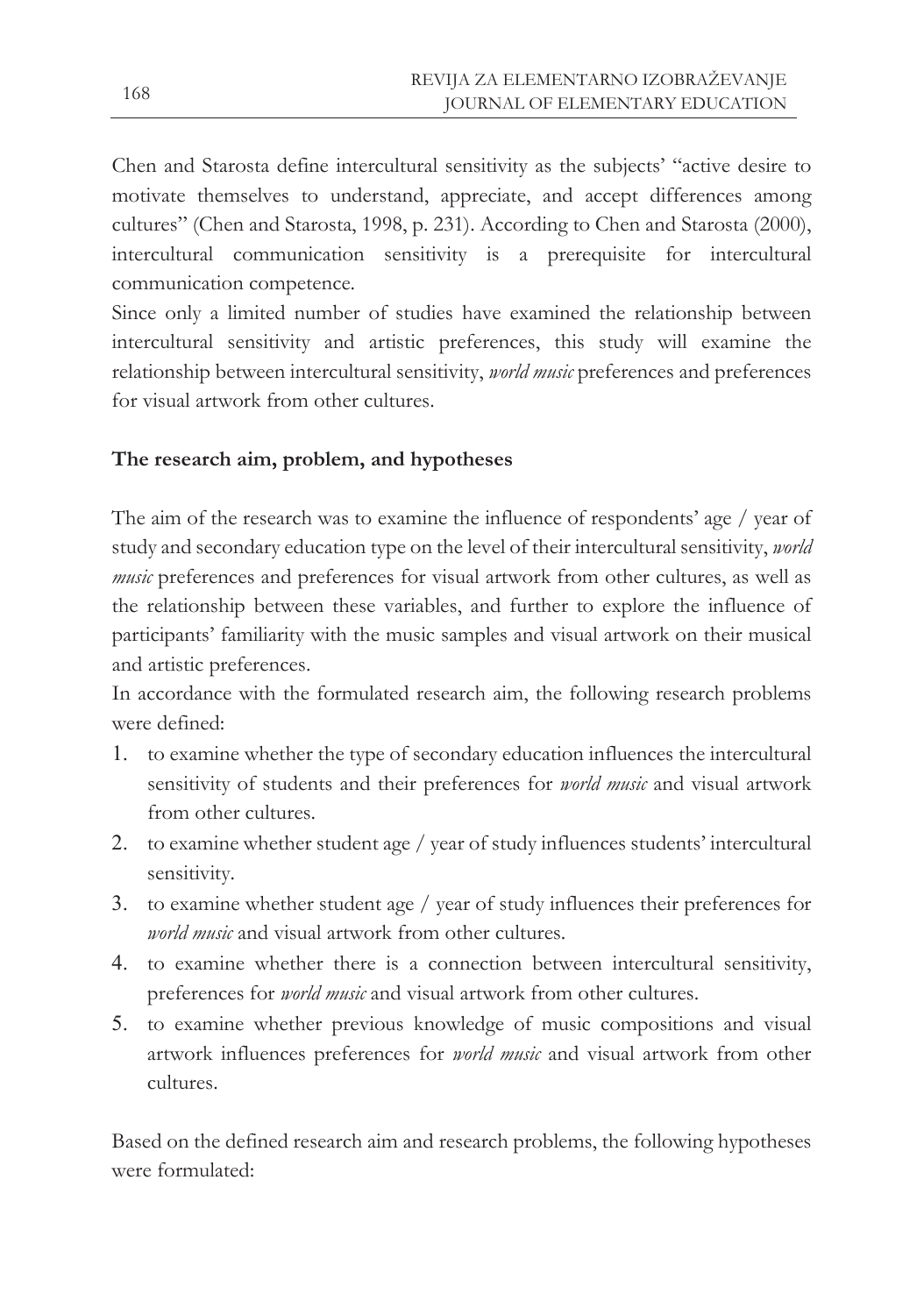H1: Students who have graduated from grammar schools have a higher level of intercultural sensitivity and greater appreciation of *world music* and visual artwork from other cultures than students from vocational schools.

H2: Students in upper study levels show a higher level of intercultural sensitivity than do students at lower levels of study.

H3: Students in upper study levels show greater preferences for *world music* and visual artworks from other cultures than do students at lower levels of study.

H4: Students who show a higher level of intercultural sensitivity have greater preferences for *world music* and visual artwork from other cultures.

H5: Students show greater preferences for *world music* and visual artwork from cultures with which they are familiar, compared to those with which they are unfamiliar.

## **Method**

### *Participants*

The study was conducted in Split on a sample of 292 (F=289, M=3) students attending various study programs at the Faculty of Humanities and Social Sciences, University of Split. First-, second- and third-year students form one group (N=145), and fourth- and fifth-year students form another group (N=147) (Table 1). Of the total number of participants, 23.29% attend music school or had some other form of music education, while 26.37% of participants are engaged in music activities in their free time (singing in a choir or *klapa*, playing an instrument, etc.). As many as 25.34% of participants have never been to the theatre / a concert of art music, 69.86% of them sometimes go to such events, and 4.80% of participants often go to theatres / concerts of art music. More than half the total number of participants (54.80%) has never visited an art exhibition, 40.75% of them sometimes go to art exhibitions, and 4.45% of participants often attend such events.

| <b>GENDER</b> |     | AGE                         |     |
|---------------|-----|-----------------------------|-----|
| М             |     | 1st, 2nd, 3rd year students | .45 |
|               | 289 | 4th, 5th year students      |     |
| Total         |     |                             |     |

Table 1: Structure of the sample (N=259)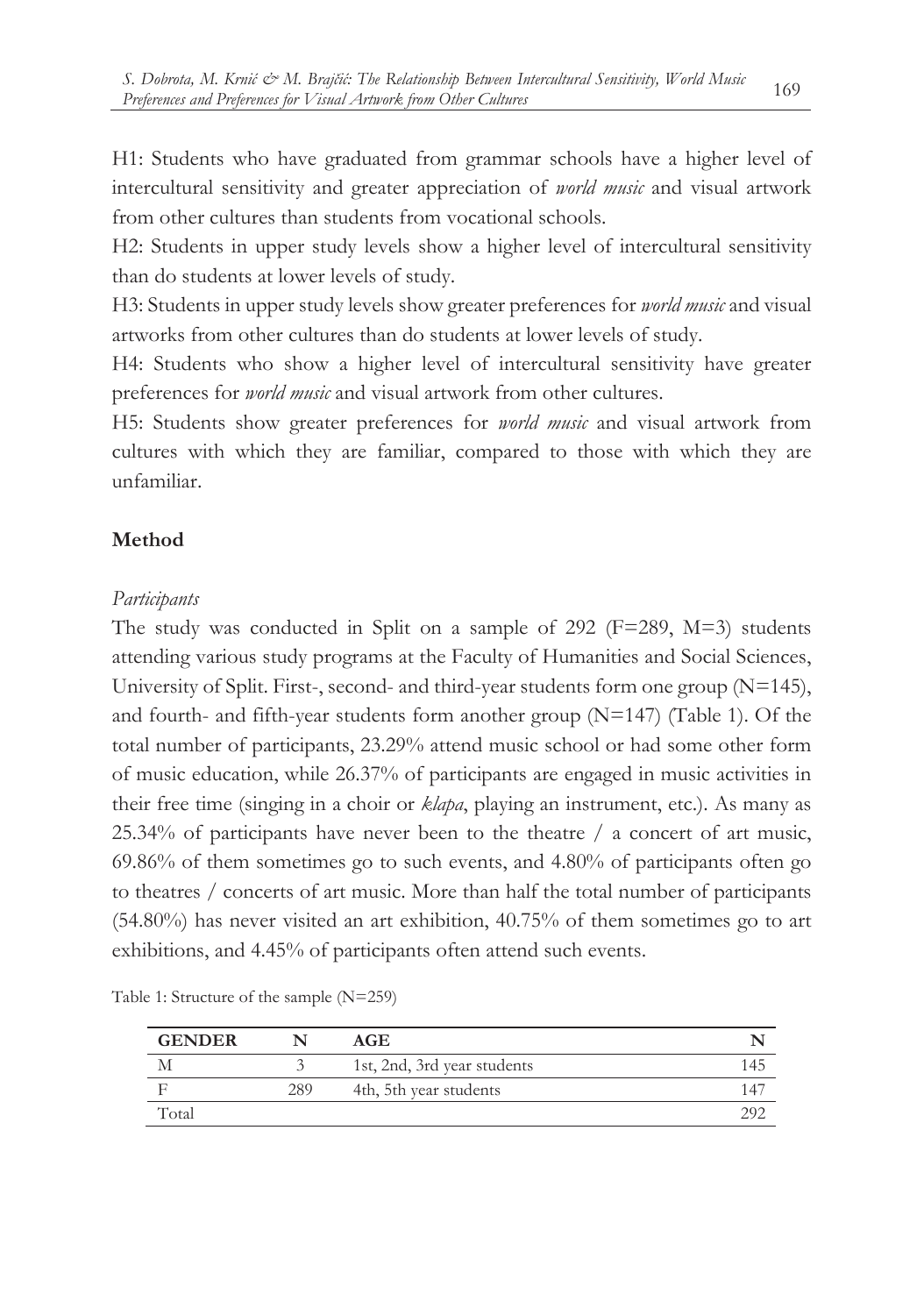### *Research instrument and procedure*

For the purpose of the study, a four-part questionnaire was constructed. In the first part, *The General Data Questionnaire,* sociodemographic data on participants were gathered (gender, year of study, study group, type of high school completed, additional music and art instruction, visits to theatres / concerts of art music and art exhibitions). The second part of the questionnaire was the *Intercultural Sensitivity Scale*  (Chen and Starosta, 1996; 2000), containing twenty-four statements. Each was accompanied by a 1–15-point rating scale (1 = I strongly disagree;  $5 = I$  strongly agree). Chen and Starosta (1996; 2000) identified five factors of intercultural sensitivity: trust (statements 3, 4, 5, 6, 10), enjoyment (statements 9, 12, 15), respect (statements 2, 7, 8, 16, 18, 20), engagement (statements 1, 11, 13, 21, 22, 23, 24) and attention (statements 14, 17, 19). In the exploratory factor analysis performed in this study, factors that differ significantly from the original were obtained; therefore, the overall score of the scale was used in further processing. The psychometric characteristics of the scale are shown in Table 2.

The third part is *The Musical Preferences Questionnaire.* The task of the participants was to listen to a piece of music and assess on a  $1-5$ -point Likert-type scale  $(1 = I \text{ don't})$ like it at all;  $5 = I$  really like it) how much they liked a certain music fragment, and to indicate whether they were familiar with the composition or not.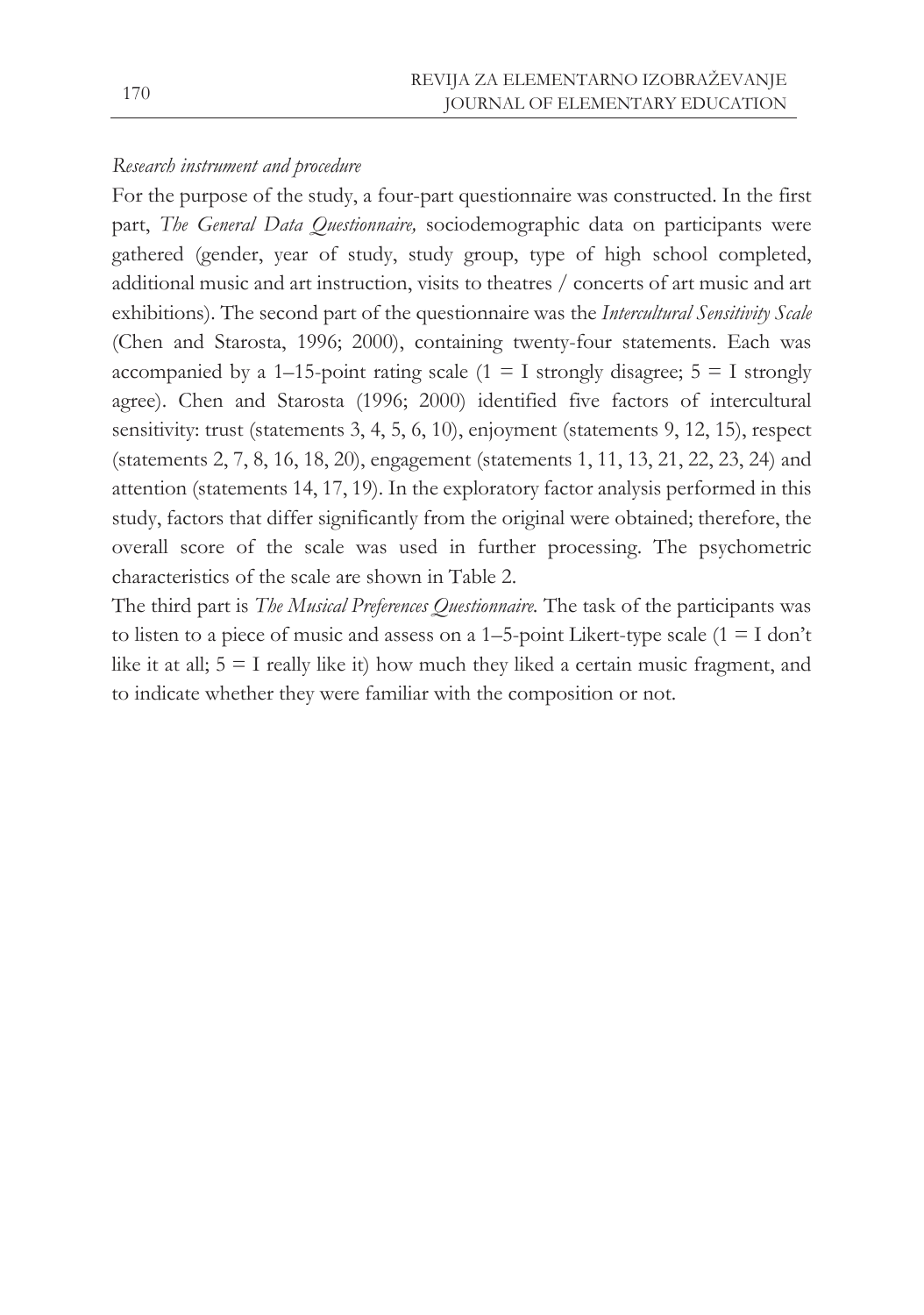Table 2: Psychometric characteristics of the *Intercultural Sensitivity Scale*

| No.               | Item                                                                                       |  |  |  |  |  |
|-------------------|--------------------------------------------------------------------------------------------|--|--|--|--|--|
| 1.                | I enjoy interacting with people from different cultures.                                   |  |  |  |  |  |
| 2.                | I think people from other cultures are narrow-minded.                                      |  |  |  |  |  |
| 3.                | I am pretty sure of myself in interacting with people from different cultures.             |  |  |  |  |  |
| 4.                | I find it very hard to talk in front of people from different cultures.                    |  |  |  |  |  |
| 5.                | I always know what to say when interacting with people from different cultures.            |  |  |  |  |  |
| 6.                | I can be as sociable as I want to be when interacting with people from different cultures. |  |  |  |  |  |
| 7.                | I don't like to be with people from different cultures.                                    |  |  |  |  |  |
| 8.                | I respect the values of people from different cultures.                                    |  |  |  |  |  |
| 9.                | I get upset easily when interacting with people from different cultures.                   |  |  |  |  |  |
| 10.               | I feel confident when interacting with people from different cultures.                     |  |  |  |  |  |
| 11.               | I tend to wait before forming an impression of culturally distinct counterparts.           |  |  |  |  |  |
| 12.               | I often get discouraged when I am with people from different cultures.                     |  |  |  |  |  |
| 13.               | I am open-minded to people from different cultures.                                        |  |  |  |  |  |
| 14.               | I am very observant when interacting with people from different cultures.                  |  |  |  |  |  |
| 15.               | I often feel useless when interacting with people from different cultures.                 |  |  |  |  |  |
| 16.               | I respect the ways people from different cultures behave.                                  |  |  |  |  |  |
| 17.               | I try to obtain as much information as I can when interacting with people from different   |  |  |  |  |  |
|                   | cultures.                                                                                  |  |  |  |  |  |
| 18.               | I would not accept the opinions of people from different cultures.                         |  |  |  |  |  |
| 19.               | I am sensitive to my culturally distinct counterpart's unclear meanings during our         |  |  |  |  |  |
|                   | interaction.                                                                               |  |  |  |  |  |
| 20.               | I think my culture is better than other cultures.                                          |  |  |  |  |  |
| 21.               | I often give positive responses to my culturally different counterpart during our          |  |  |  |  |  |
|                   | interaction.                                                                               |  |  |  |  |  |
| 22.               | I avoid those situations where I will have to deal with culturally distinct persons.       |  |  |  |  |  |
| 23.               | I often show my culturally distinct counterpart my understanding through verbal or         |  |  |  |  |  |
|                   | nonverbal cues.                                                                            |  |  |  |  |  |
| 24.               | I have a feeling of enjoyment toward differences between my culturally distinct            |  |  |  |  |  |
|                   | counterpart and me.                                                                        |  |  |  |  |  |
| Cronbach $\alpha$ | 0.83                                                                                       |  |  |  |  |  |
| $M$ (sd)          | 97.93 (8.69                                                                                |  |  |  |  |  |
| range             | 65-116                                                                                     |  |  |  |  |  |
|                   | Mean inter-item correlation<br>0.18                                                        |  |  |  |  |  |

A compact disc was made containing ten fragments of *world music*, lasting for about one minute each. The CD was made exclusively for the purposes of this study, and the criteria for selecting the music fragments were the defined research problems. The psychometric characteristics of the questionnaire are shown in Table 3.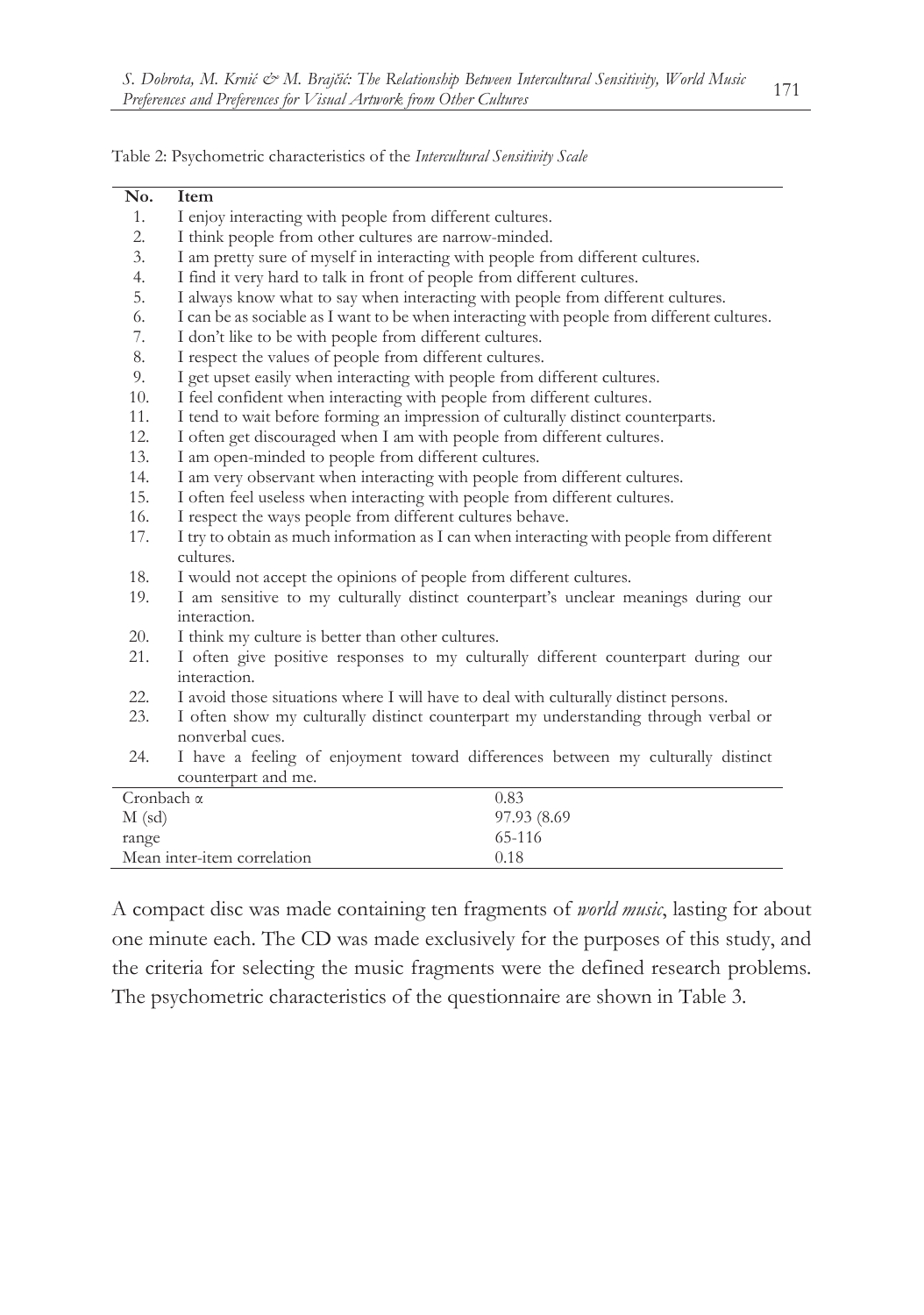| No.               | Music sample                                   |              |
|-------------------|------------------------------------------------|--------------|
| 1.                | Cesária Evora: Angola                          |              |
| 2.                | Samite (Uganda): Ekibobo                       |              |
| 3.                | Guajira guantanamera (Cuba)                    |              |
| 4.                | Hijos del Viento (Music of the Andes)          |              |
| 5.                | Kalyi Jag: La Romnjasa                         |              |
| 6.                | Les Frères Guissé (Senegal)                    |              |
| 7.                | Julian Avalos (Peru): Mujer Mágica             |              |
| 8.                | Ricardo Lemvo & Makina Loca (Cong.): Biloló    |              |
| 9.                | Goran Bregović: Time of the Gypsies (Ederlezi) |              |
| 10.               | Carlos Puebla (Cuba): Y en Eso Llegó Fidel     |              |
| Cronbach $\alpha$ |                                                | 0.79         |
| $M$ (sd)          |                                                | 39.17 (5.57) |
| range             |                                                | $21 - 50$    |
|                   | Mean inter-item correlation                    | 0.29         |

Table 3: The psychometric characteristics of *The Musical Preferences Questionnaire*

Table 4 shows the average degree of musical preferences. Participants rated *Guajira guantanamera* (Cuba) the highest and Samite (Uganda): *Ekibobo* the lowest.

| Music samples                                  | М    | min  | max  | <b>SD</b> |
|------------------------------------------------|------|------|------|-----------|
| Cesária Evora: Angola                          | 4.18 | 1.00 | 5.00 | 0.80      |
| Summit (Uganda): Ekibobo                       | 3.08 | 1.00 | 5.00 | 1.05      |
| Guajira guantanamera (Cuba)                    | 4.35 | 2.00 | 5.00 | 0.73      |
| Hijos del Viento (Music of the Andes)          | 4.07 | 1.00 | 5.00 | 0.98      |
| Kalyi Jag: La Romnjasa                         | 4.27 | 1.00 | 5.00 | 0.88      |
| Les Frères Guissé (Senegal)                    | 3.13 | 1.00 | 5.00 | 1.00      |
| Julian Avalos (Peru): Mujer Mágica             | 4.15 | 1.00 | 5.00 | 0.86      |
| Ricardo Lemvo & Makina Loca (Cong): Biloló     | 3.93 | 1.00 | 5.00 | 0.96      |
| Goran Bregovic: Time of the Gypsies (Ederlezi) | 3.76 | 1.00 | 5.00 | 1.26      |
| Carlos Puebla (Cuba): Y en Eso Llegó Fidel     | 4.25 | 2.00 | 5.00 | 0.83      |

Table 4: Average degree of preference for music samples

The fourth part is *The Visual Art Preferences Questionnaire.* The task of the participants was to observe artworks and assess on a 1-5-point Likert-type scale  $(1 = I \text{ don't like})$ it at all;  $5 = I$  really like it) how much they liked a certain artwork, and to indicate whether they were familiar with the artwork or not.

The research used a PowerPoint presentation with ten visual artworks from various cultures. The presentation was created exclusively for the purposes of this study, and the criteria for the selection of artwork were the research problems. The psychometric characteristics of the questionnaire are shown in Table 5.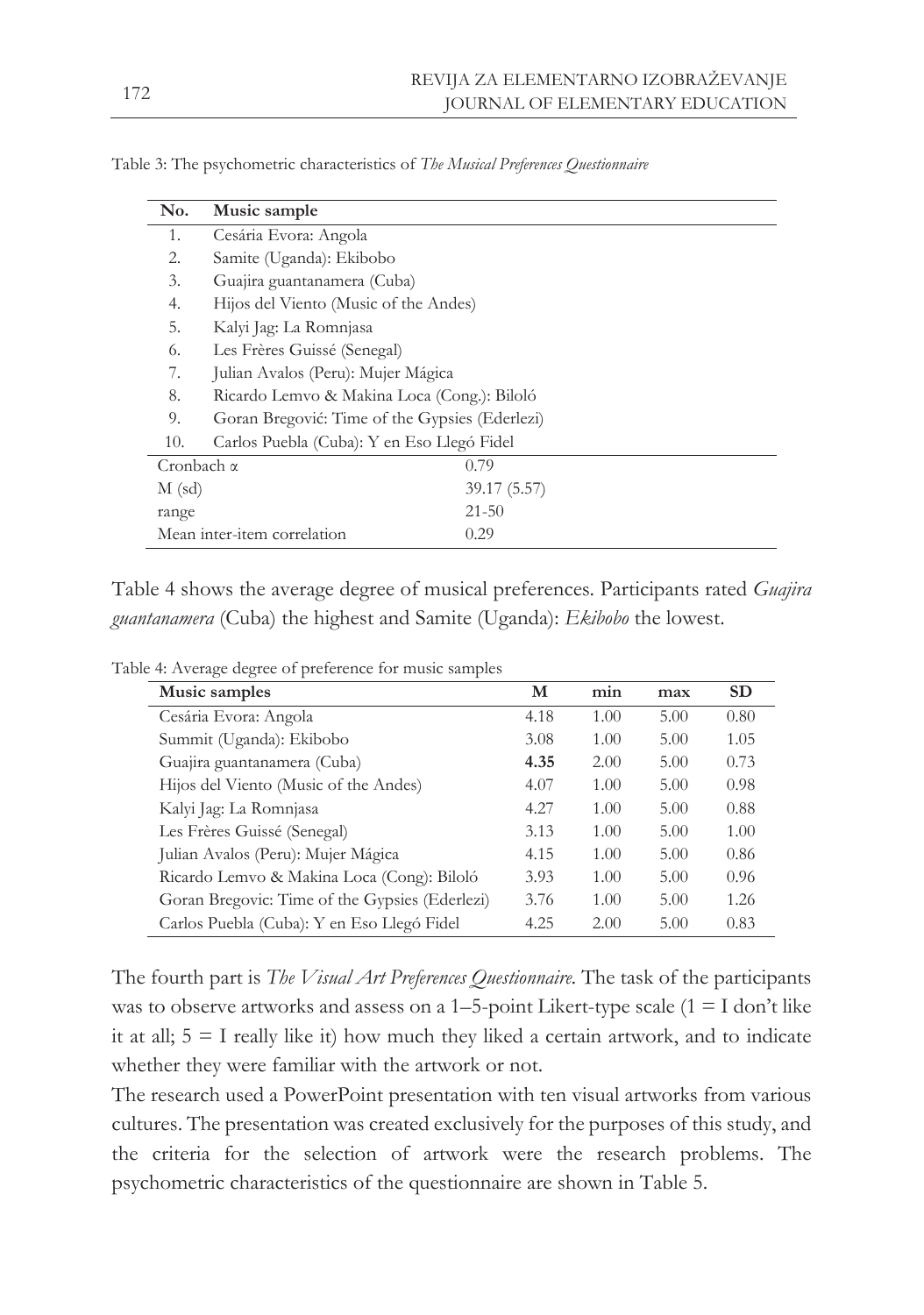| No.               | Visual artwork                                              |
|-------------------|-------------------------------------------------------------|
| 1.                | Liu Bang: A portrait painting of Emperor Gao of Han (China) |
| 2.                | Kitagawa Utamaro, Comb, multicolor woodblock print (Japan)  |
| 3.                | Frida Kahlo: Self-Portrait with Monkey, (Mexico)            |
| 4.                | Irma Stern: Portrait of a West African girl (South Africa)  |
| 5.                | Twins Seven Seven: The Blessed Family (Nigeria)             |
| 6.                | Zaya: Meditation Road (Mongolia)                            |
| 7.                | Reza Abbasi: Youth reading (Iran)                           |
| 8.                | Sun Mu: Run (North Korea)                                   |
| 9.                | Vicente Manansala: Madonna of the Slums (Philippines)       |
| 10.               | Barrington Watson: Conversation (Jamaica)                   |
| Cronbach $\alpha$ | 0.82                                                        |
| $M$ (sd)          | 36.02(6.32)                                                 |
| range             | $17 - 50$                                                   |
|                   | 0.32<br>Mean inter-item correlation                         |

Table 5: Psychometric characteristics of *The Visual Art Preferences Questionnaire*

Table 6 shows the average degree of preference for visual artworks. Participants rated the painting Barrington Watson, Conversation (Jamaica) with the highest marks, and Liu Bang, A portrait painting of Emperor Gao of Han (China) with the lowest.

Table 6: Average degree of preference for visual artworks

| Visual artwork                                              | м    | min  | max  | <b>SD</b> |
|-------------------------------------------------------------|------|------|------|-----------|
| Liu Bang: A portrait painting of Emperor Gao of Han (China) | 3.00 | 1.00 | 5.00 | 1.04      |
| Kitagawa Utamaro, Comb, multicolor woodblock print (Japan)  | 3.13 | 1.00 | 5.00 | 1.04      |
| Frida Kahlo: Self-Portrait with Monkey (Mexico)             | 3.76 | 1.00 | 5.00 | 1.18      |
| Irma Stern: Portrait of a West African girl (South Africa)  | 3.54 | 1.00 | 5.00 | 1.07      |
| Twins Seven Seven: The Blessed Family (Nigeria)             | 3.38 | 1.00 | 5.00 | 1.08      |
| Zaya: Meditation Road (Mongolia)                            | 3.91 | 1.00 | 5.00 | 0.99      |
| Reza Abbasi: Youth reading (Iran)                           | 3.29 | 1.00 | 5.00 | 0.96      |
| Sun Mu: Run (North Korea)                                   | 3.48 | 1.00 | 5.00 | 1.21      |
| Vicente Manansala: Madonna of the Slums (Philippines)       | 4.16 | 1.00 | 5.00 | 0.91      |
| Barrington Watson: Conversation (Jamaica)                   | 4.37 | 2.00 | 5.00 | 0.76      |

The participants were given an explanation of the purpose behind the study, were guaranteed anonymity and asked to answer questions honestly. After completing the first and second parts of the questionnaire, the participants were instructed to assess how much they liked the music and visual art samples, without being told which music and visual art samples were included.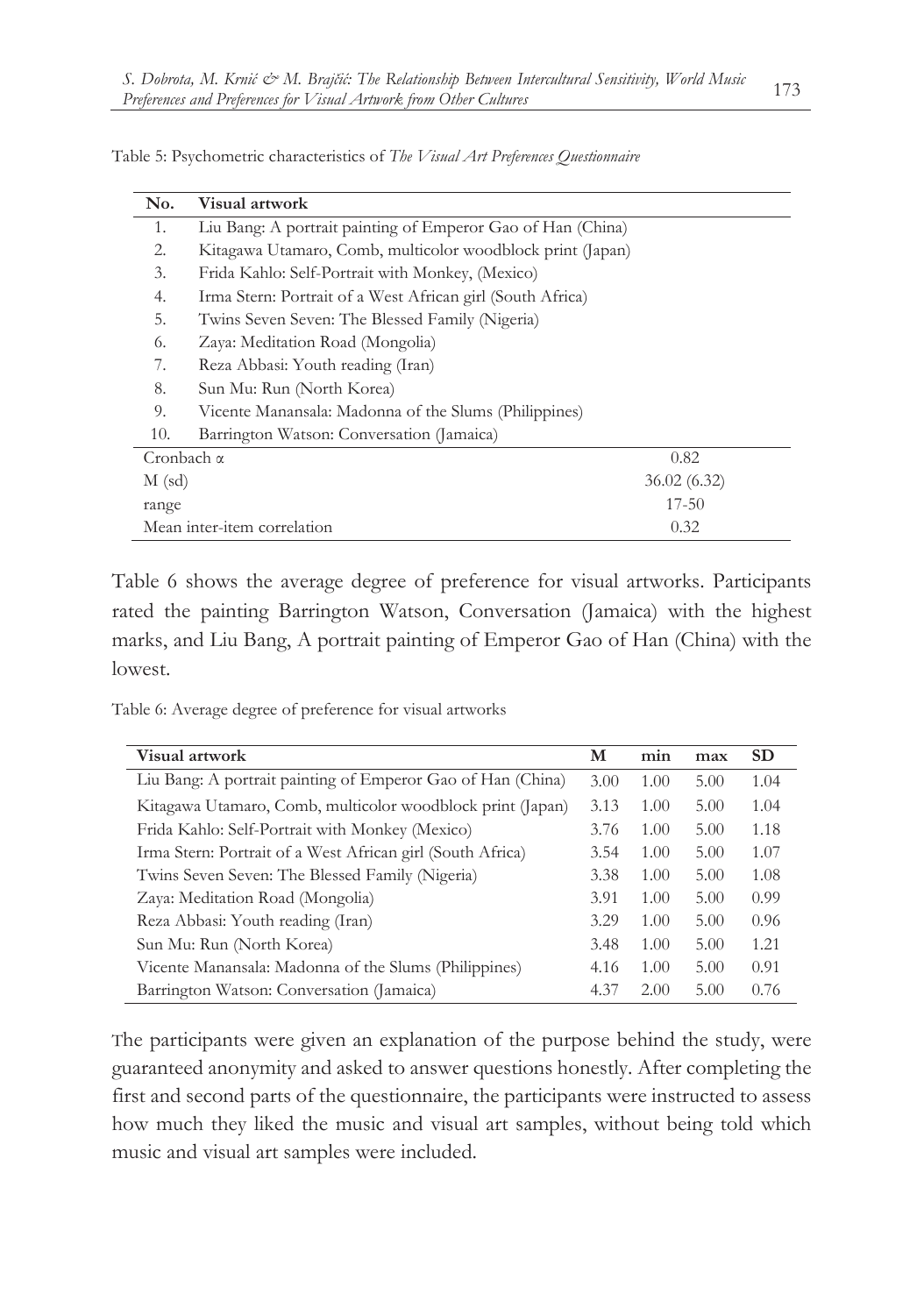### **Results and discussion**

*H1: Students who have graduated from grammar schools have a higher level of intercultural sensitivity and greater appreciation of world music and artworks from different cultures than students from vocational schools.*

To examine the impact of the type of secondary education on the level of intercultural sensitivity of students and their appreciation of *world music* and artwork from other cultures, three Mann-Whitney U-tests were calculated (Table 7). The results indicate the absence of differences in the level of intercultural sensitivity and preferences for *world music* with respect to the type of secondary education. However, there are differences in the level of preference for visual artwork from other cultures connected to the type of high school, with participants who have finished vocational school showing greater appreciation of such artwork. Therefore, the hypothesis was rejected. The fact that vocational school students show greater appreciation of visual artworks from different cultures than grammar school students do can be explained by the assumption that some participants from vocational schools attended the school of fine arts, which influenced the formation of their preferences.

|                      |      | ⌒    |      |         |         |         |      | z    |      |           | n    |        |
|----------------------|------|------|------|---------|---------|---------|------|------|------|-----------|------|--------|
| High<br>school       | SI   |      | ല    | SI      |         | $\sim$  | 51   |      | ല    | SI        |      | $\sim$ |
| vocational<br>school | 4.07 | 3.99 | 3.67 |         |         |         |      |      |      |           |      |        |
| grammar<br>school    | 4.08 | 3.99 | 3.60 | 9605.50 | 9752.50 | 8485.50 | 0.81 | 0.60 | 2.40 | $\dot{+}$ | 0.55 | 0.02   |

Table 7: Differences in intercultural sensitivity, *world music* preference and preference for visual artwork from other cultures by type of secondary school education

\*WMP=*world music* preference; PADC=preference for artwork from other cultures

## *H2: Students in upper study levels show a higher level of intercultural sensitivity than do students at lower levels of study.*

To examine the influence of age / year of study on the level of intercultural sensitivity among students, the Mann-Whitney U-test was calculated (Table 8). The results show that there is no difference between students in upper study levels and those at lower study levels in terms of their intercultural sensitivity. This made us reject the hypothesis.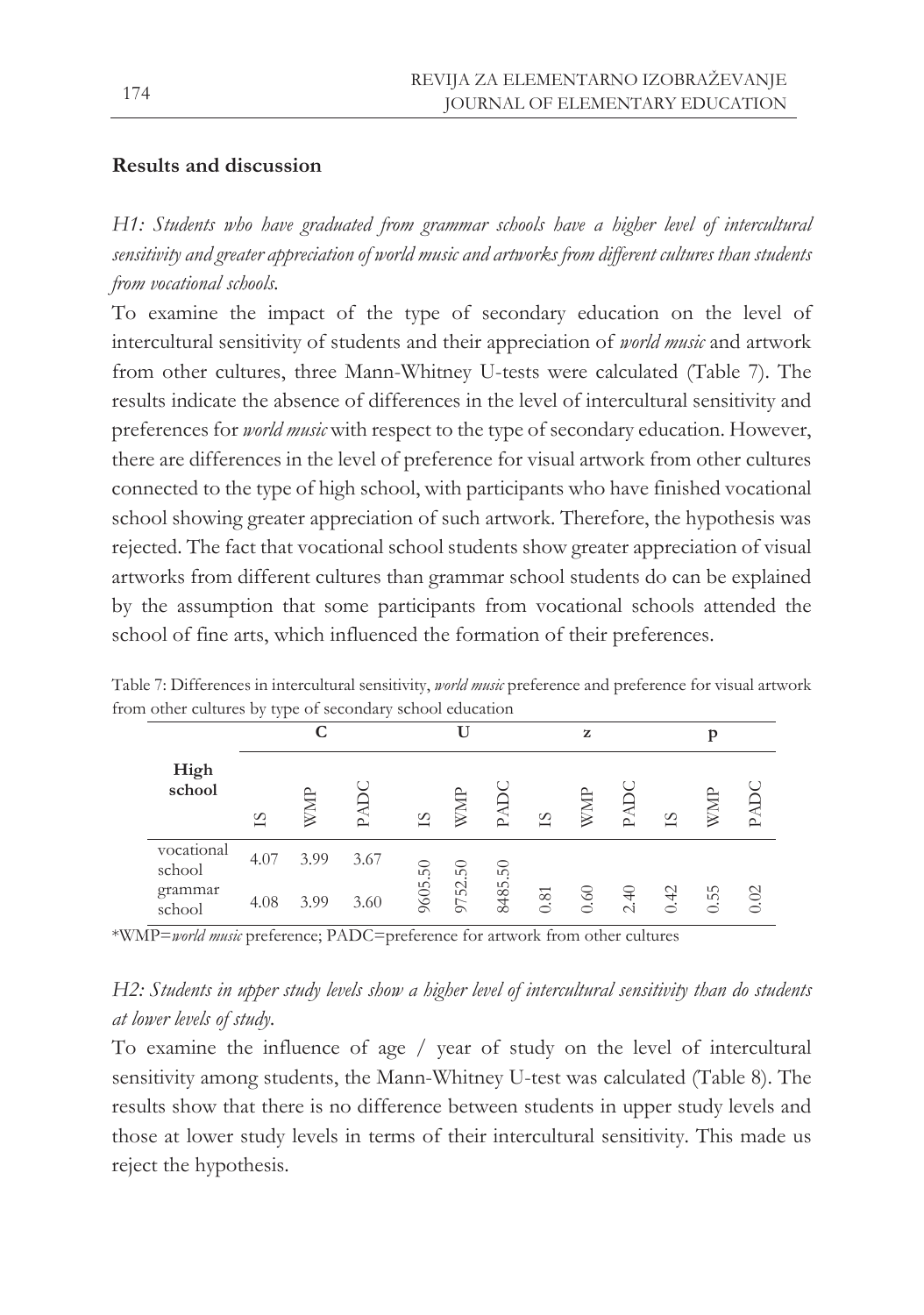These results are not in accordance with the results of Petrović and Zlatković (2009), who explored the level of intercultural sensitivity among students in different years of the Faculty of Teacher Education in Serbia and concluded that senior students show a higher level of intercultural sensitivity than younger students.

| Year of study                                                          |      |         | Z    | D    |
|------------------------------------------------------------------------|------|---------|------|------|
| 1 <sup>st</sup> , 2 <sup>nd,</sup> and $3$ <sup>rd</sup> year of study | 4.08 | 9911.50 | 1.03 | 0.30 |
| 4 <sup>th</sup> and 5 <sup>th</sup> year of study                      | 4.08 |         |      |      |

Table 8: Differences in intercultural sensitivity by age / year of study

H3: *Students in upper study levels show greater preferences for world music and visual artworks from other cultures than do students at lower levels of study.*

To examine the influence of age / year of study on *world music* preference and preference for visual artwork from other cultures, two Mann-Whitney U-tests were calculated (Table 8). The results show that students at the higher study level show greater preference for *world music* and visual artwork from other cultures than do students from lower study levels. This confirmed the hypothesis. These results can be explained by the influence of different forms of education on the formation of musical and artistic preferences among students, but also by their maturation. Many studies highlight the significant role of education in the formation of musical and artistic preferences (Howard, 2018; Kardum, Kuščević, and Brajčić, 2020; Kim and Yoon, 2016).

|                                                      |      | С     |         | U       |      | z    |      |      |
|------------------------------------------------------|------|-------|---------|---------|------|------|------|------|
| Year of study                                        | WMP* | PADC* | WMP     | PAD     |      |      |      | DAD  |
| $1st$ , $2nd$ , and $3rd$<br>year of study           | 3.79 | 3.48  |         |         | 4.42 |      |      |      |
| 4 <sup>th</sup> and 5 <sup>th</sup> year of<br>study | 4.19 | 3.75  | 7470.50 | 8616.00 |      | 2.83 | 0.00 | 0.00 |

Table 9: Differences in world music preferences and preferences for visual artwork from other cultures with regard to age / year of study

\*WMP=world music preferences; PADC=preferences for visual artwork from other cultures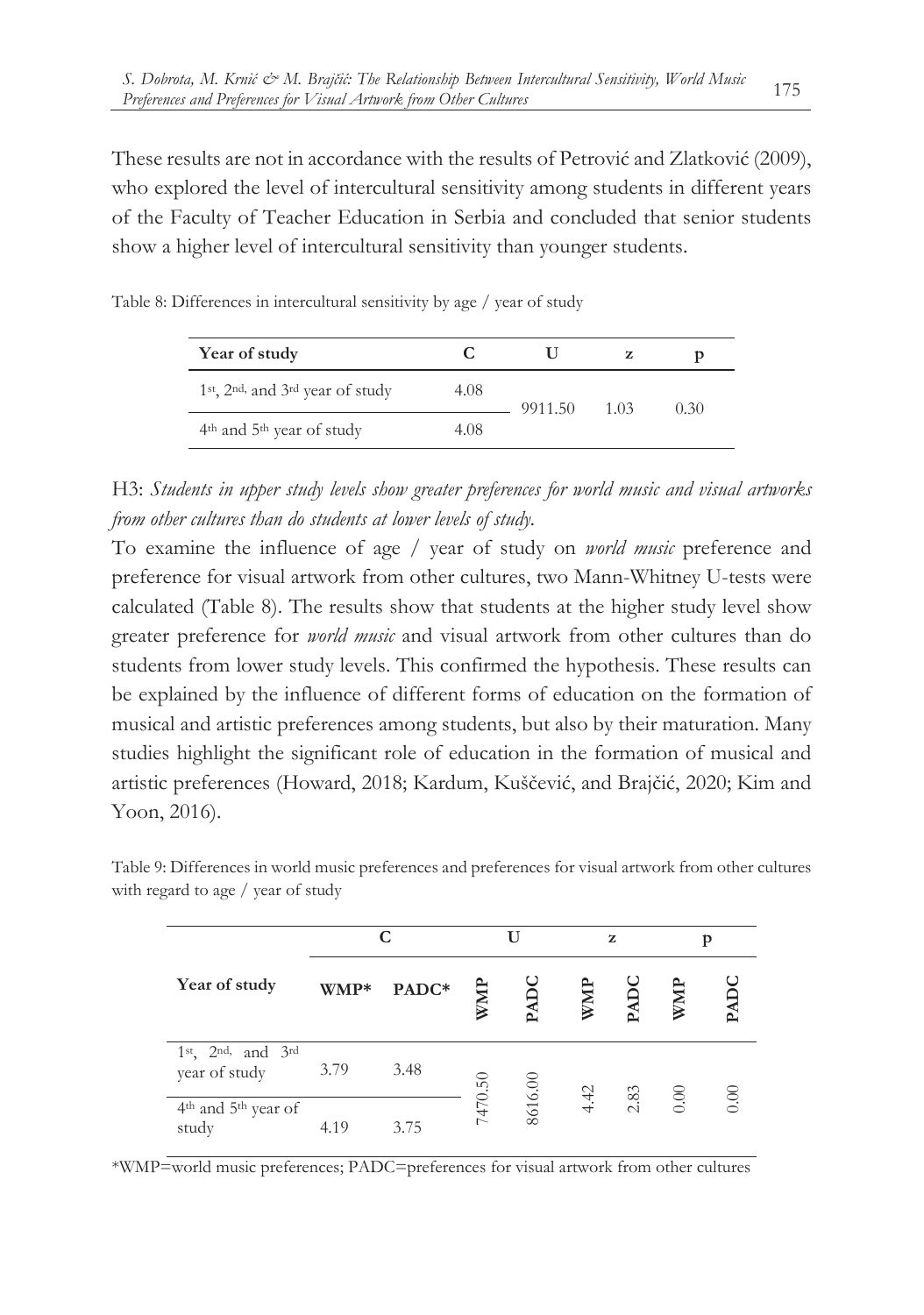*H4: Students who show a higher level of intercultural sensitivity have greater preferences for world music and visual artwork from other cultures.* 

To examine the relationship between the level of intercultural sensitivity, preferences for *world music* and visual artwork from other cultures, correlations between these variables were calculated (Table 10). The results confirm that participants who have a higher level of intercultural sensitivity also show greater appreciation of *world music*  and of visual artwork from other cultures. Furthermore, participants showing greater *world music* appreciation also show greater preference for visual artwork from other cultures. This confirms the above hypothesis. Many studies confirm the connection between intercultural attitudes and *world music* preferences (Choi, 2010; Dobrota, 2016; Fung, 1994). The fact that participants who show greater appreciation for *world music* also show greater appreciation for visual artwork from other cultures can potentially be explained by their personality traits. The results of a number of studies (Chamorro-Premuzic, Burke, and Swami, 2010; Cleridou and Furnham, 2014) confirm that among personality traits from the five-factor model, openness to experience is one of the most significant predictors of artistic preferences in general.

| <b>Variables</b>                                         | M    | <b>SD</b> | Intercultural<br>sensitivity | World music<br>preferences | Preferences for<br>visual artwork<br>from other<br>cultures |
|----------------------------------------------------------|------|-----------|------------------------------|----------------------------|-------------------------------------------------------------|
| Intercultural sensitivity                                | 4.08 | 0.36      | 1.00                         | $0.20*$                    | $0.28*$                                                     |
| World music preferences                                  | 3.92 | 0.56      | $0.20*$                      | 1.00                       | $0.63*$                                                     |
| Preferences for visual<br>artwork from other<br>cultures | 3.60 | 0.63      | $0.28*$                      | $0.63*$                    | 1.00                                                        |

Table 10: The relationship between intercultural sensitivity, world music preferences and preferences for visual artwork from other cultures

*H5: Students show greater preferences for world music and visual artwork from cultures with which they are familiar, compared to those with which they are unfamiliar.*

To determine if previous knowledge of music and artwork exerts an impact on the musical and artistic preferences of students, we calculated the correlation between familiarity and music preferences (Table 11), as well as familiarity and visual art preferences (Table 12). The existence of such correlations was observed for eight music samples and eight visual artworks, thus confirming the latter hypothesis.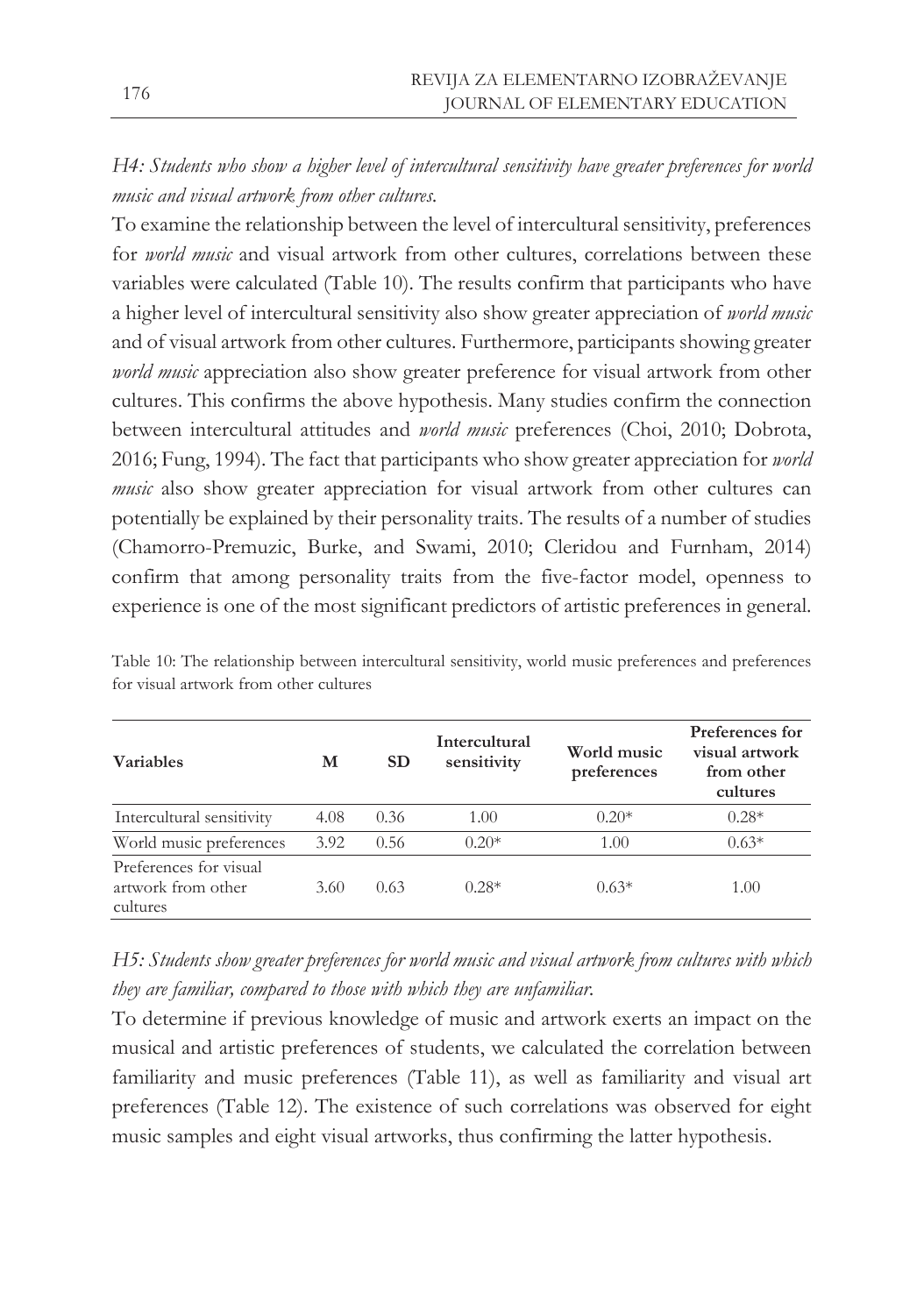The connection between familiarity with the music samples and visual artworks and their preferences is indicated by several studies (Park, Shimojo, and Shimojo, 2010; Song, Kwak, and Kim, 2018). Repeated listening to a composition or observing an artwork leads to a fuller perception and experience, which increases the appreciation of those works.

Table 11: Correlation between familiarity and world music preferences

| Unfamiliar | Familiar | Correlation<br><b>between</b> |
|------------|----------|-------------------------------|
| (f)        | $\rm(f)$ | preferences                   |
|            |          | and familiarity               |
| 235        | 57       | $0.14*$                       |
| 281        | 11       | 0.05                          |
| 55         | 237      | $0.29*$                       |
| 232        | 60       | $0.23*$                       |
| 220        | 72       | 0.09                          |
| 267        | 25       | $0.15*$                       |
| 184        | 108      | $0.24*$                       |
| 172        | 120      | $0.30*$                       |
| 55         | 237      | $0.56*$                       |
| 168        | 124      | $0.31*$                       |
|            |          |                               |

Table 12. Correlation between familiarity and preferences for visual artwork from other cultures

| <b>Artworks</b>                                     | Unfamiliar<br>(f) | Familiar<br>(f) | Correlation<br>between<br>preference<br>and familiarity |
|-----------------------------------------------------|-------------------|-----------------|---------------------------------------------------------|
| Liu Bang: A portrait painting of Emperor Gao of     | 195               | 97              | $0.26*$                                                 |
| Han (China)                                         |                   |                 |                                                         |
| Kitagawa Utamaro, Comb, multicolour woodblock       | 225               | 67              | $0.33*$                                                 |
| print (Japan)                                       |                   |                 |                                                         |
| Frida Kahlo: Self-Portrait with Monkey (Mexico)     | 110               | 182             | $0.48*$                                                 |
| Irma Stern: Portrait of a West African girl (South) | 276               | 16              | $0.13*$                                                 |
| Africa)                                             |                   |                 |                                                         |
| Twins Seven Seven: The Blessed Family (Nigeria)     | 269               | 23              | $0.12*$                                                 |
| Zaya: Meditation Road (Mongolia)                    | 283               | $\Omega$        | $0.12*$                                                 |
| Reza Abbasi: Youth reading (Iran)                   | 264               | 28              | $0.20*$                                                 |
| Sun Mu: Run (North Korea)                           | 261               | 31              | 0.05                                                    |
| Vicente Manansala: Madonna of the Slums             | 269               | 23              | 0.06                                                    |
| (Philippines)                                       |                   |                 |                                                         |
| Barrington Watson: Conversation (Jamaica)           | 260               | 32              | $0.13*$                                                 |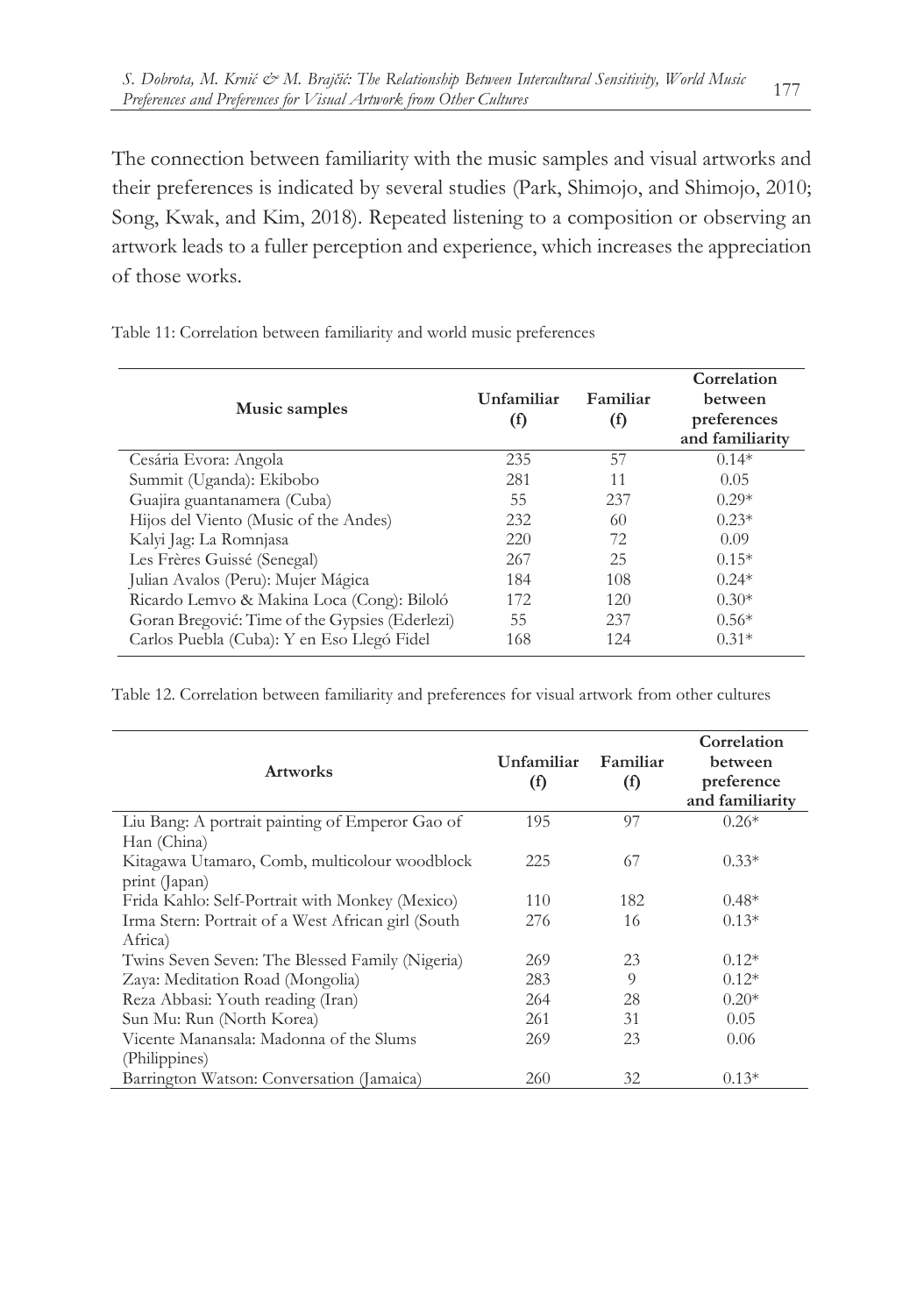### **Conclusion**

The results of this study have confirmed the influence of age and year of study on preferences for *world music* and visual artwork from other cultures and have also confirmed the connection between intercultural sensitivity, on the one hand, and the appreciation of *world music* and visual artwork from other cultures, on the other. Such results have significant implications in terms of music pedagogy and art pedagogy. Schmidt and Abramo (2020, p. 25) point out that "recent changes in politics and governance in the USA and parts of Europe have shifted towards populist sentiments and have given rise to racist and xenophobic actions by certain parts of these populations". In such a society, developing students' intercultural competence and sensitivity is not just a possibility or a recommendation, but a *conditio sine qua non*  of contemporary education. Furthermore, Westerlund, Karlsen and Partti (2020, pg. 2) point out that in today's society, including the education system, there is an increasing need to "resist polarization and create arenas for everyone to learn to live with difference" (Westerlund, Karlsen, and Partti, 2020, p. 3). Consequently, a purposeful and quality intercultural education requires "a complete reconceptualization of the practices of schools and universities and their obligation to participate in global discourses and discussions" (Westerlund, Karlsen and Partti, 2020, p. 3). Through art education, as an integral part of regular primary school and other forms and levels of education, music and fine arts offer a suitable medium for developing intercultural sensitivity as an important dimension of intercultural competence. If we connect the results of this research with educational practice, we can conclude that the development of intercultural sensitivity, as a prerequisite for intercultural competence and sensitivity among pupils and students, is both a necessity and an obligation of modern education, while the study and understanding of music and fine arts, as essential components of any culture, present indispensable means towards an effective and well-conceived intercultural education.

#### **References**

- Bond, J. (2001). The relationship between sixth-grade students' non-Western music preference and their attitude toward cultural diversity. Doctoral Dissertation. University of Minnesota.
- Cabedo, A. (2017). The Role of the Arts in Education for Peacebuilding, Diversity and Intercultural Understanding: A Comparative Study of Educational Policies in Australia and Spain. *International Journal of Education & the Arts, 18*(11), 1–28.
- Campbell, P. S. (2002). Music education in a time of cultural transformation. *Music Educators Journal, 89*(1), 27–32, 54. doi: 10.2307/3399881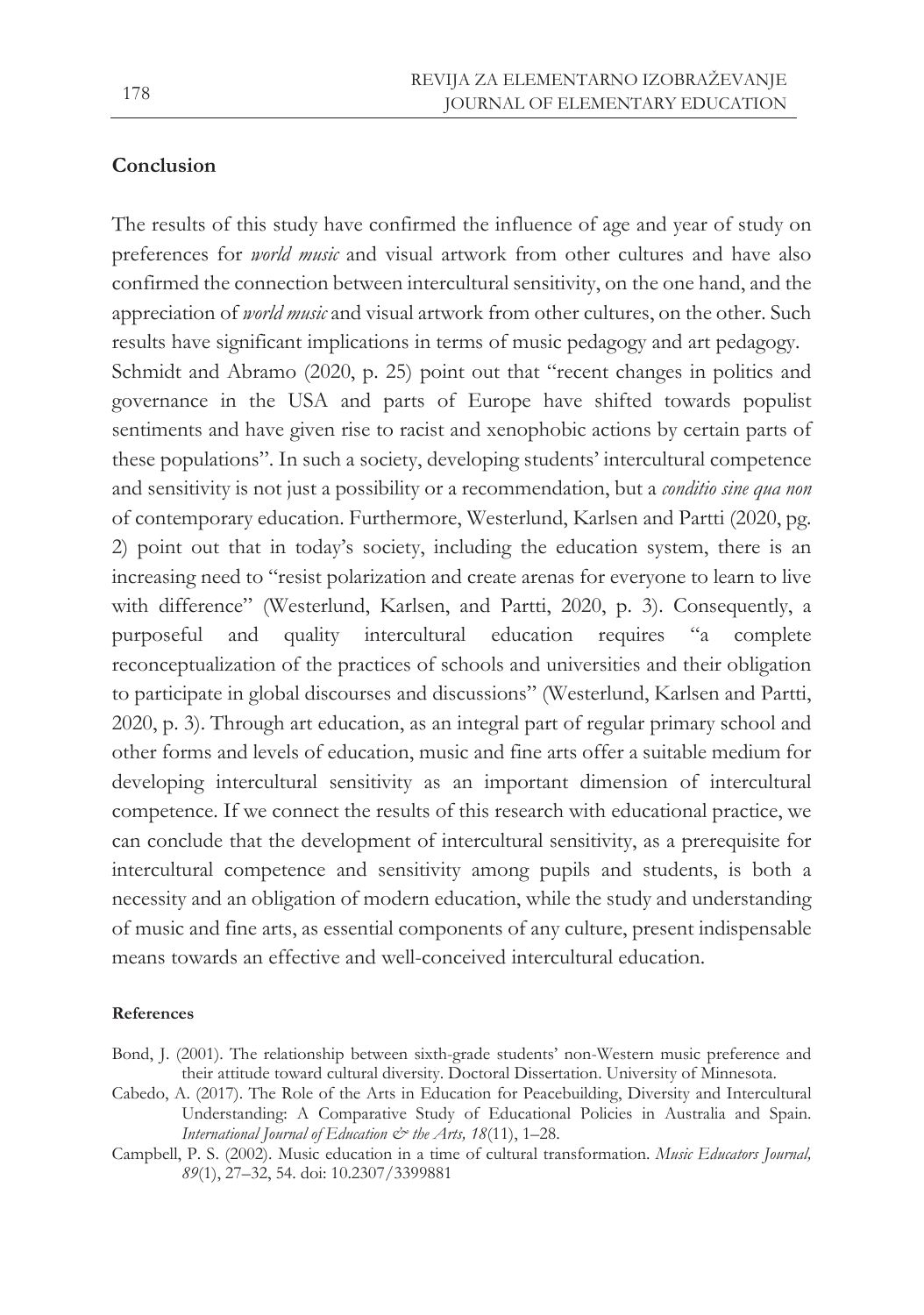- Chalmers, F. G. (1996). *Celebrating Pluralism: Art, education, and cultural diversity.* Los Angeles: The Getty Education Institute for the Arts.
- Chamorro-Premuzic, T., Burke, C., Hsu, A., and Swami, V. (2010). Personality Predictors of Artistic Preferences as a Function of the Emotional Valence and Perceived Complexity of Paintings. *Psychology of Aesthetics Creativity and the Arts, 4*(4),196-204. doi: 10.1037/a0019211
- Chen, G. M., and Starosta, W. J. (1996). Intercultural communication competence: a synthesis. *Communication Yearbook*, *19*(1), 353–383. doi: 10.1080/23808985.1996.11678935
- Chen, G. M., and Starosta, W. J. (1998). A review of the concept of intercultural awareness. *Human Communication*, *2*(1), 27–54.
- Chen, G. M., and Starosta, W. J. (2000). The development and validation of the intercultural communication sensitivity scale. *Human Communication*, *3*(1), 3–14.
- Choi, J. (2010) Music Major Graduate Students' Attitudes towards Multicultural Music and its correlation with Multicultural Music Preference. *Journal of Music Education Science, 10*, 81–94.
- Cleriodu, K., and Furnham, A. (2014). Personality Correlates of Aesthetic Preferences for Art, Architecture, and Music. *Empirical Studies of the Arts, 32*(2), 231–255. doi: 10.2190/EM.32.2.f
- Čerkez. B. T. (2017). Interculturalism in art education: presenting Latin american culture through music and visual art. *Revista Espaço Pedagógico*, *15*(2), 17. doi: 10.5335/rep.v15i2.7463
- Da Silva, J. L., and Villas-Boas, M. A. (2006). Research note: Promoting intercultural education through art education. *Intercultural Education, 17*(1), 95–103. doi: 10.1080/14675980500502495
- Delacruz, E. M. (1996). Approaches to Multiculturalism in Art Education Curriculum Products: Business as Usual. *The Journal of Aesthetic Education, 30*(1), 85–97. doi: 10.2307/3333235
- Dobrota, S. (2016). Povezanost između interkulturalnih stavova studenata i preferencija glazbi svijeta. *Život i škola: časopis za teoriju i praksu odgoja i obrazovanja, 62*(1), 209–218.
- Fung, C. V. (1994). Undergraduate Nonmusic Majors' World Music Preferences and Multicultural Attitudes. *Journal of Research in Music Education, 42*(1), 45–57. doi: 10.2307/3345336
- Fung, V. (1995). Rationales for music teaching world musics. *Music Educators Journal, 82*(1), 36–40. doi: 10.2307/3398884
- Hargreaves, D. J. and North, A. C. (2001). (Eds.) *Musical Development and Learning: The international perspective.* London: Continuum.
- Howard, K. (2018). The Emergence of Children's Multicultural Sensitivity: An Elementary School Music Culture Project. *Journal of Research in Music Education, 66*(3), 261–277. doi: 10.1177/0022429418784594
- Kardum, G., Kuščević, D., and Brajčić, M. (2020). The Impacts of Different Sorts of Art Education on Pupils' Preference for 20th-Century Art Movements. *Education Sciences, 10*(1), 1–13. doi: 10.3390/educsci10010015.
- Kim, M., and Yoon, M. (2016). Research on the Multicultural Music Education at the College Level. *International Journal of Humanities and Social Sciences, 5*(9), 290–299.
- Kuščević, D., Brajčić, M., and Tomašević, N. (2020). Medkulturnost pri pouku učenčeve preference likovnih del. *Pedagoška obzorja*, *35*(1), 56–71.
- Ninčević, N. (2009). Interkulturalizam u odgoju i obrazovanju: drugi kao polazište. *Nova prisutnost*, *7*(1), 59–84.
- Park, J., Shimojo, E., and Shimojo, S. (2010). Roles of familiarity and novelty in visual preference judgments are segregated across object categories. *Proceedings of the National Academy of Sciences, 107*(33),14552–14555. doi: 10.1073/pnas.1004374107
- Petrović, D., and Zlatković, B. (2009). Intercultural Sensitivity of Future Primary School Teachers. In Popov, N. et al. (Eds.) *Comparative Education, Teacher Training, Education Policy, Social Inclusion and Child Psychology*, *7*, 121–128.
- Portalla, T., and Chen, G. M. (2010). The Development and Validation of the Intercultural Effectiveness Scale. *Intercultural Communication Studies*, *19*(3), 21–37.
- Sablić, M. (2014). *Interkulturalizam u nastavi.* Zagreb: Naklada Ljevak.